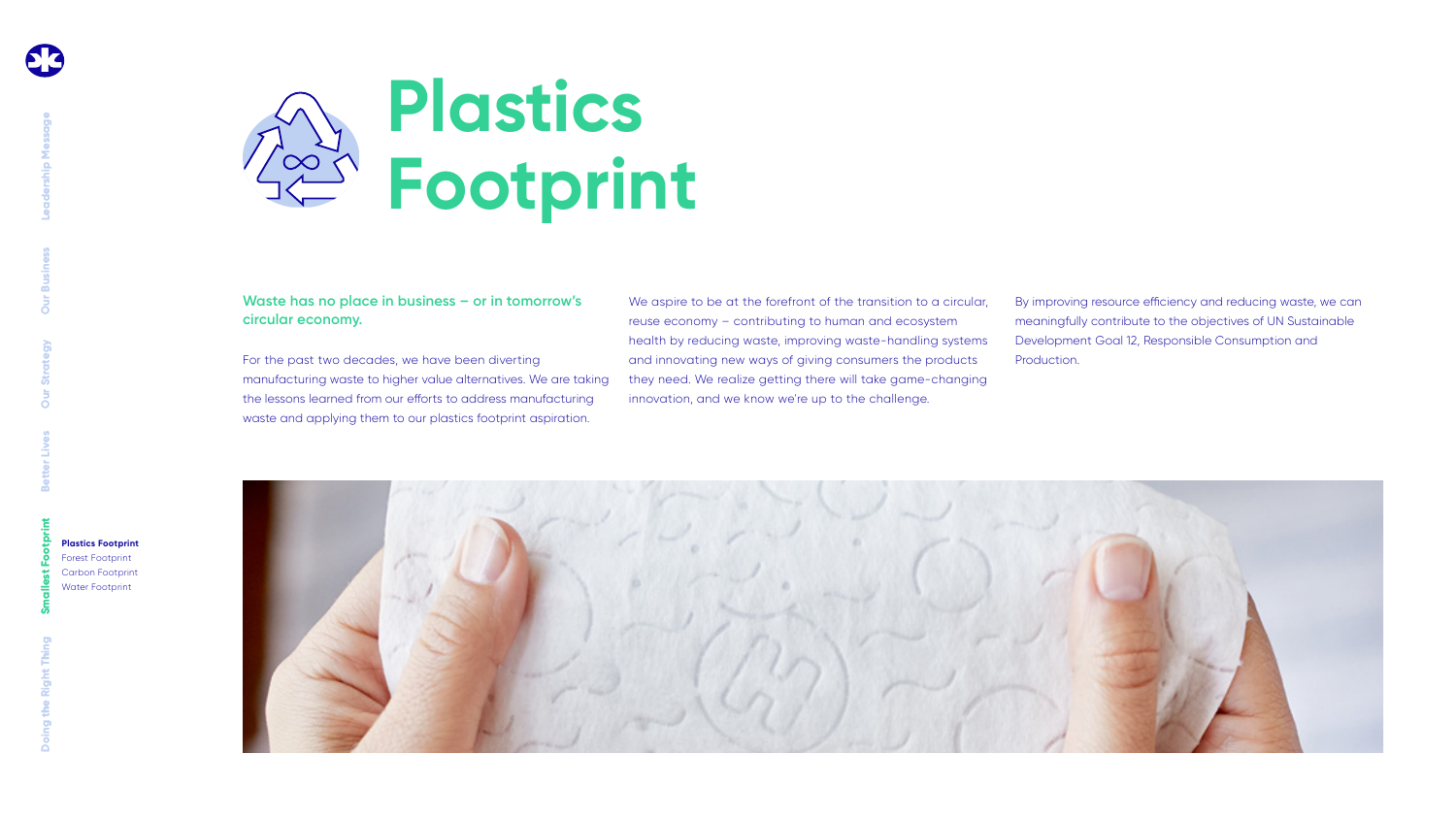In 1995, we launched our first sustainability plan, which focused on reducing the manufacturing waste we sent to landfills. Today we are an industry leader, with a diversion rate of 96%. More recently, we turned our focus to diverting post-consumer waste (PCW) materials to higher value uses – and through 2019 we diverted 26,000 metric tons of PCW materials.

**Reduce**<br>plastic<br>footpri<br>throug<br>of solu<br>that us<br>renewe<br>materi<br>and ca<br>regene<br>after u **Reduce our plastics footprint by 50% through delivery of solutions that use more renewable materials and can be regenerated after use**

Looking ahead, we are shifting our efforts and expertise to tackle single-use plastics in our products and packaging and support innovation in waste collection and circular systems.

**Goals 100% of our packaging will be reusable, recyclable or compostable by 2025**

Our ambition to be a leader in driving innovative solutions is supported by aggressive goals for 2025 and 2030.

## **Helping People Live Their Best Lives with the Smallest Footprint**

**75% of the material in our products will be either biodegradable or will be recovered and recycled by 2030**



**by 2025**

**100% of our manufacturing waste will be diverted from landfill to beneficial uses by 2022**



**reduction in the use of new, fossil fuelbased plastics by 2030**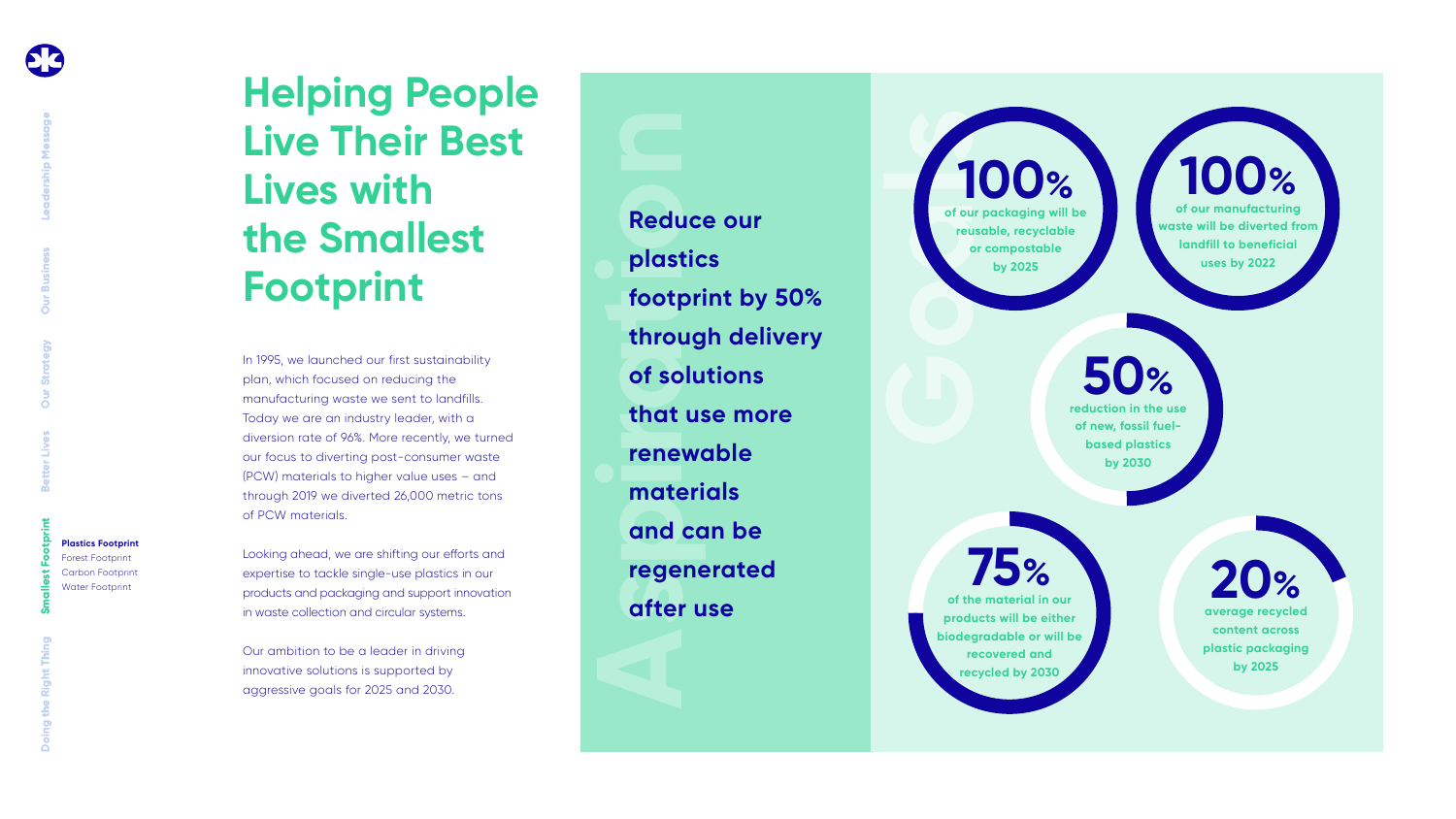To expedite our move to more sustainable materials and processes, we're partnering with stakeholders across our value chain to drive innovation and action in three key areas.

# **How We Will Deliver on Our Strategy**

### **Packaging**

Packaging is one of the most visible sustainability challenges. In 2019, we undertook a comprehensive evaluation of our packaging and products that led to our new multipronged strategy of reducing new, fossil fuel-based plastic, which includes replacing hard-to-recycle components with recyclable, renewable or reusable options. Moving forward, where it makes business sense, we willl explore opportunities to extend our strategy to incorporate alternative materials that are compostable.

### **Product**

Our program is highly focused on the footprint of our plastic-containing materials. We are shifting to recovered or renewable materials to reduce our consumption of traditional plastics and designing products to be recyclable or biodegradable to provide secondary value to post-consumer waste. By designing products that are either technical inputs (return for recovery) in the Circular Economy or compostable or biological (return to nature), we are better serving the diverse waste management systems around the world.

### **Waste Management Systems 3**

We will continue to nurture circular systems around the world that are necessary to recover the materials in our products and packaging when a consumer is done with them. By creating partnerships and building on existing waste management infrastructure, we develop new business models that can support management of waste from our products and packaging and be scaled in emerging or mature markets.

**1**

**2**

**Moving forward, we will continue to conduct life cycle assessments (LCA) and other environmental or social impact assessments to build an innovation approach based on science.**



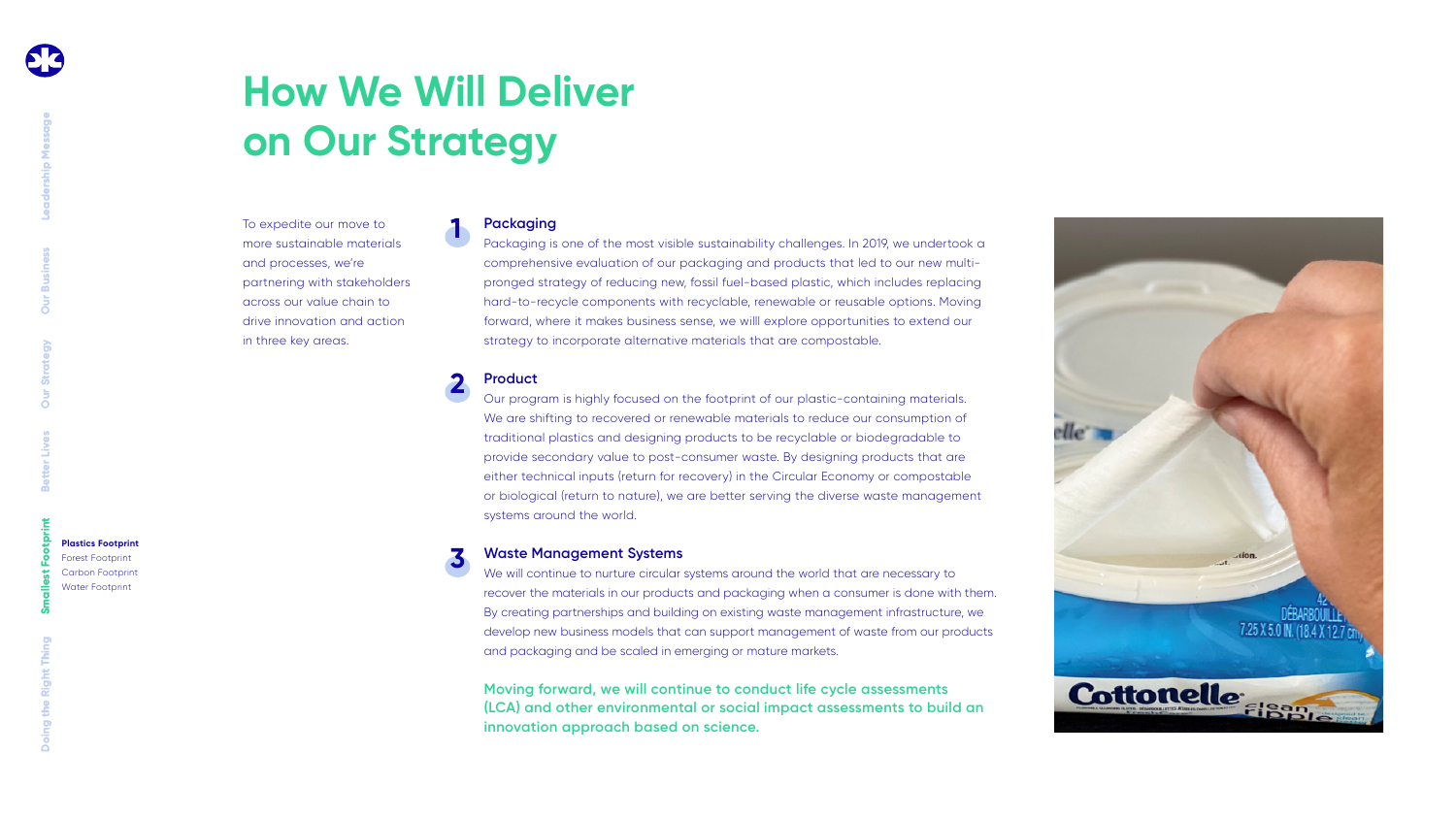## **How We Define Our Materials**



Material that can be broken down to biomass in industrial or home composting environments

The same as biodegradable, where materials break down naturally in soil or marine environments

Material that is collected and used as feedstock for new production or as organic input to biological systems



Material that is recyclable but ends up in landfill or the

Establish post-consumer waste systems for collection

Build partnerships throughout the value chain

Follow recognized industry standards for biodegradability

**Leadership Message Our Strategy Our Business**

**Better Lives**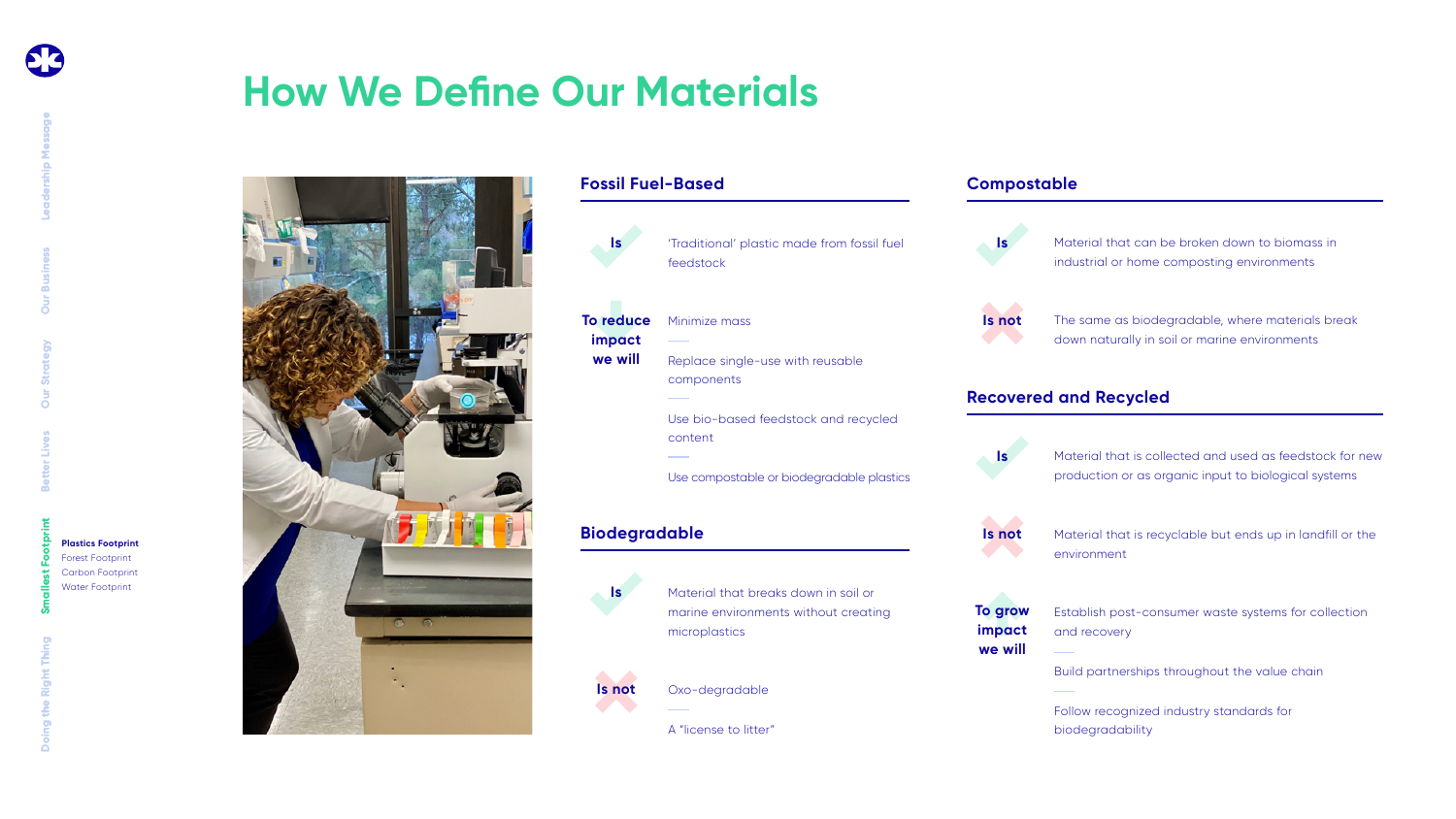**Throughout 2019 we focused on refining and establishing our new waste ambition and 2030 goals, while making progress against our existing commitments.**

The year also marked our first full-year participation in the UK Plastics Pact, a trailblazing, collaborative effort between industry, NGOs and the UK government to tackle the problem of plastic waste and create a circular economy. Our involvement helped inspire our 2025 commitments to utilize an average of 20% recycled content across all our plastic packaging and to make 100% of our packaging reusable, recyclable or compostable.

We made progress on our 2022 goal of sourcing only recycled fiber or virgin fiber from certified suppliers for our fiber-based packaging, achieving a 99% rate in 2019.

We were also able to divert 26,300 MT of product and packaging waste to value-adding alternatives. While we are not currently on pace to achieve our target of 150,000 MT by 2022, we believe that our new goals focused on reducing plastic and packaging waste will help us to drive more meaningful change.



## **2019 Performance**

### **26,300 MT of product and packaging waste diverted to value-adding alternatives**

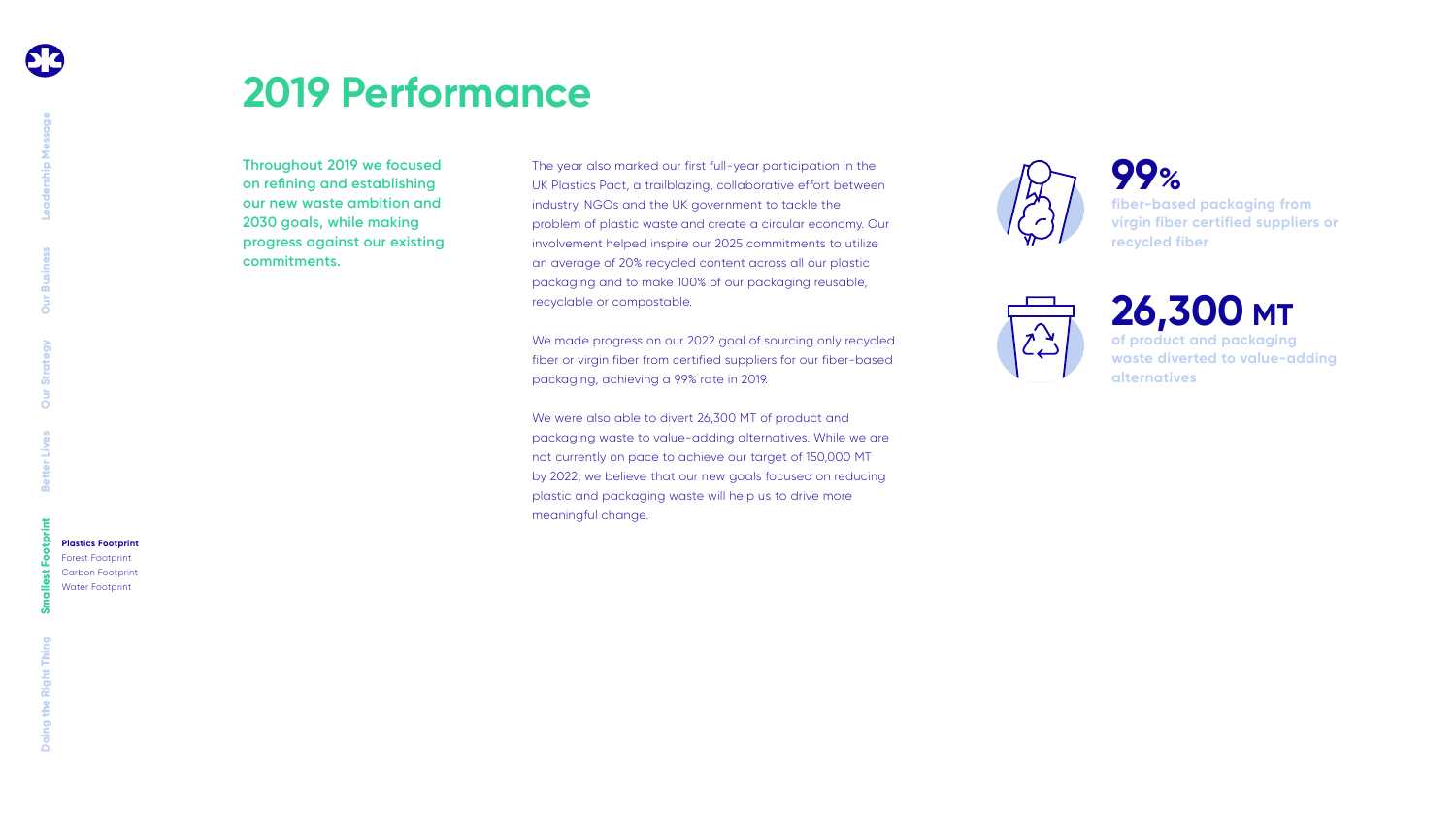## **Operational Waste and Zero Waste to Landfill**

In 2019 we continued our strong focus on eliminating waste from our day-today operations and were able to divert 96% of operational waste from landfills to higher value alternatives.

We're focusing on the top ten largest waste streams we currently send to landfill each year and are supporting regional and mill teams in diverting smaller streams. At our facilities, we're creating waste inventories that document the quantities, consistency, location and visual management of each waste stream, a process that helps identify opportunities and prepare a glidepath for hard-to-divert waste streams.



**By 2022, we intend to achieve zero waste to landfill across all of our operations, including manufacturing facilities, offices, warehouses and distribution centers.**

\* We calculate landfill diversion using the most recent three months of data.



**Leadership Message Our Strategy Our Business Better Lives**